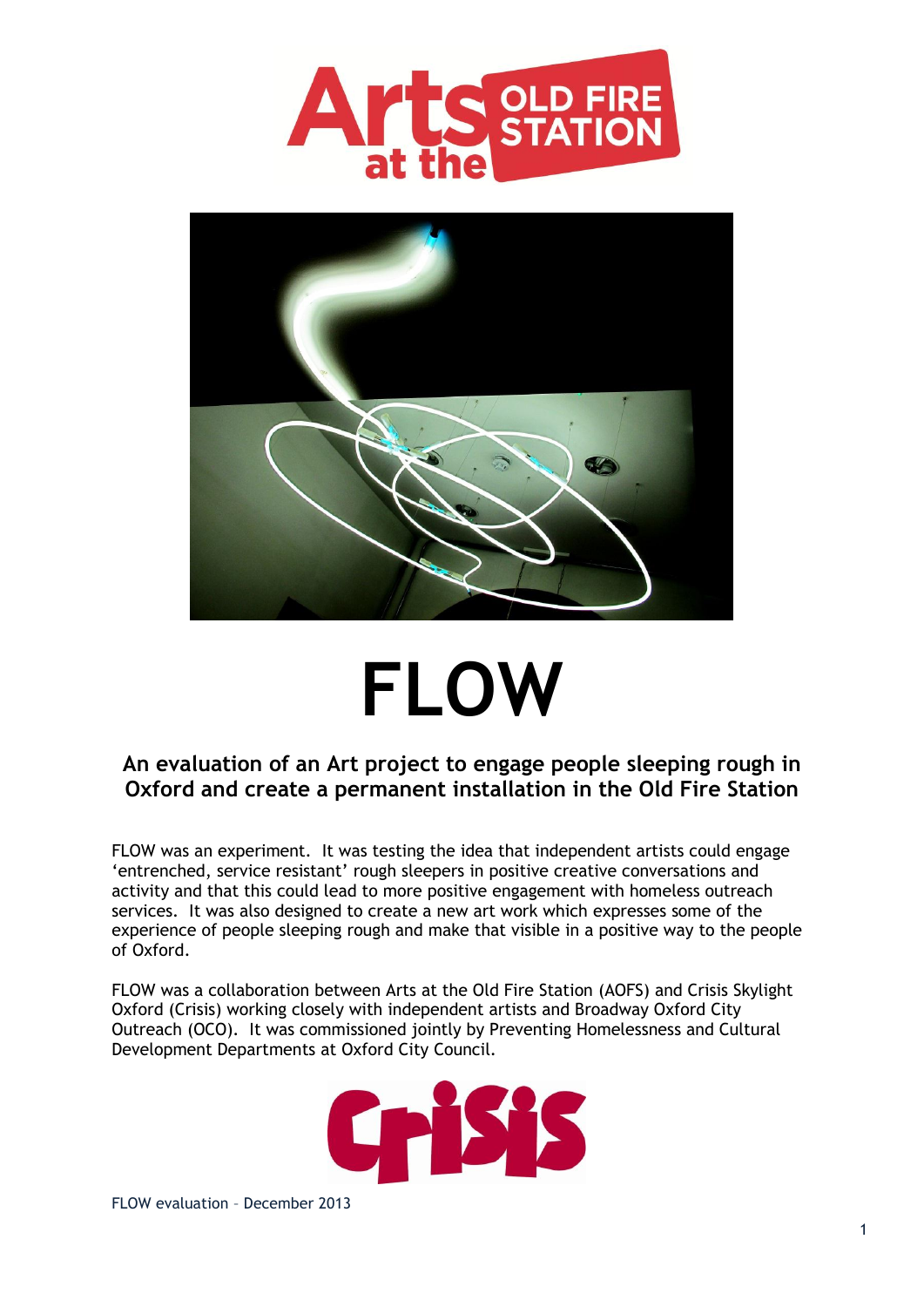Oxford City Council's 'Ending Rough Sleeping in Oxford City and County' Strategy includes the following action point: *'meaningful activity - creative responses to working with entrenched rough sleepers'*. The Flow project helps deliver this action which is described as follows in the strategy: *Meaningful activity can be crucial to engaging rough sleepers initially – activities such as art and music groups, allotments, fishing, cooking, residential and day trips as well as sport can all inspire individuals to make changes to their lives.*

One of the aims of the Oxford City Council Culture Strategy 2012-15 is to *improve opportunities for the diverse range of communities in the city to participate actively in high-quality cultural activities that reflect their own identities and can be shared with the whole community.* Under this aim, the Flow project has supported the following objectives

- *Work to explore and remove barriers to participation and enable access to quality arts provision for those communities and groups who are currently excluded.*
- *Work in partnership with the cultural sector to identify gaps in arts provision and support activity which addresses these gaps.*
- *Support activities, events and audience development schemes aimed at reaching, engaging and celebrating Oxford's diverse communities.*

| Aim of the FLOW project                                                                                                                                                                         | Key outcomes                                                                                                                                                                                                                                                                                                                                                     |
|-------------------------------------------------------------------------------------------------------------------------------------------------------------------------------------------------|------------------------------------------------------------------------------------------------------------------------------------------------------------------------------------------------------------------------------------------------------------------------------------------------------------------------------------------------------------------|
| A group of entrenched rough sleepers will                                                                                                                                                       | A team of independent artists worked with                                                                                                                                                                                                                                                                                                                        |
| engage in an arts project enabling them to                                                                                                                                                      | 15 'entrenched' rough sleepers who are                                                                                                                                                                                                                                                                                                                           |
| trust services gain skills and increase their                                                                                                                                                   | resistant to services over the summer of                                                                                                                                                                                                                                                                                                                         |
| confidence.                                                                                                                                                                                     | 2013. Seven of them engaged significantly.                                                                                                                                                                                                                                                                                                                       |
| Crisis Skylight Oxford is able to work with<br>more people sleeping rough and there is<br>increased partnership working between<br>Crisis Skylight Oxford and Broadway Oxford<br>City Outreach. | The two agencies are working closely<br>together and the number of people sleeping<br>rough attending Crisis Skylight has<br>increased from 18 from January to June<br>2013 (8% of members) to 28 from June to<br>December (10% of members). An agreement<br>is in place to increase access to Crisis<br>Skylight for rough sleepers with the support<br>of OCO. |
| The project plan developed as part of the                                                                                                                                                       | Plans are in place for future work and all                                                                                                                                                                                                                                                                                                                       |
| evaluation gives a guide to be used to run                                                                                                                                                      | agencies involved have reviewed their                                                                                                                                                                                                                                                                                                                            |
| future creative projects with rough                                                                                                                                                             | practice in the light of the project.                                                                                                                                                                                                                                                                                                                            |
| sleepers.                                                                                                                                                                                       |                                                                                                                                                                                                                                                                                                                                                                  |
| Artists develop the skills and confidence to                                                                                                                                                    | The artists involved have confirmed their                                                                                                                                                                                                                                                                                                                        |
| work with rough sleepers.                                                                                                                                                                       | own professional development                                                                                                                                                                                                                                                                                                                                     |
| A permanent piece of artwork to be shared                                                                                                                                                       | A new light installation was successfully                                                                                                                                                                                                                                                                                                                        |
| publicly in the Old Fire Station.                                                                                                                                                               | opened as part of Oxford's Christmas Light                                                                                                                                                                                                                                                                                                                       |
|                                                                                                                                                                                                 | Festival.                                                                                                                                                                                                                                                                                                                                                        |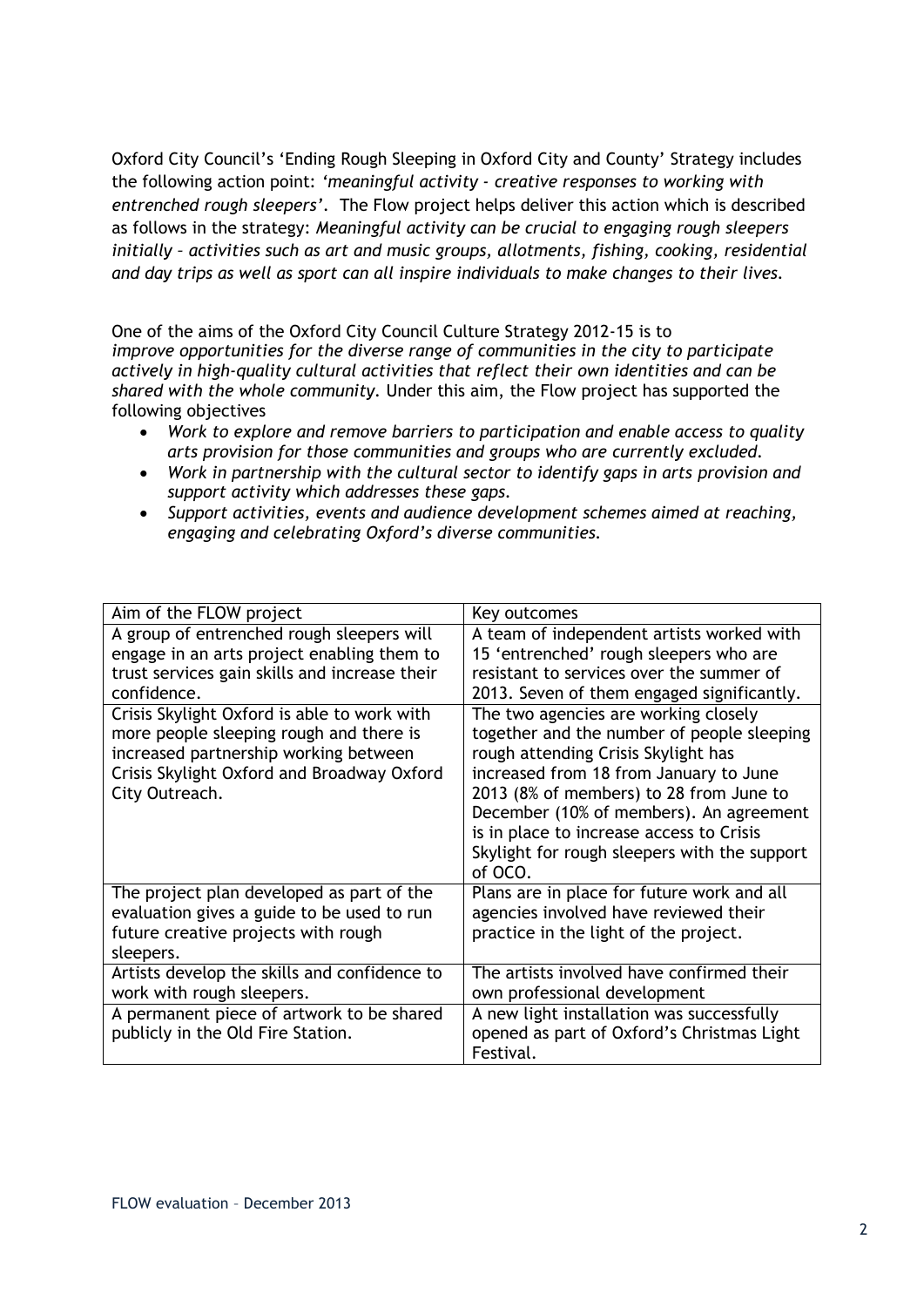## **1 Background**

FLOW (originally known as Art off the Streets) was a collaboration between Crisis and Arts at the Old Fire Station (AOFS) designed in response to a request from Oxford City Council to explore ways of using artistic interventions to engage people regarded as service resistant, entrenched rough sleepers. With funding from Oxford City Council, AOFS commissioned two artists to lead the project following an open recruitment process: Mary Branson and Jono Retallick. These artists were joined by a volunteer artist, Jon French, who had recent experience of rough sleeping and addiction and is a Crisis Skylight member and AOFS trainee. They worked closely with Annie Parish from the Broadway Oxford City Outreach Service (OCO). These four are referred to as 'the team' in this document. The project was overseen by Jeremy Spafford from AOFS and Kate Cocker from Crisis. Additional support was provided by Angela Mayston, Crisis Progression Manager, and Natasha Crosher, Crisis Arts Coordinator.

## **2 Methodology**

The evaluation consisted of four parallel processes, each of which has informed this report.

- A review meeting held on  $6<sup>th</sup>$  September 2013 involving the artists, a volunteer and representatives of OCO, Crisis and AOFS.
- Comments from the independent evaluator, Mark Dewhurst, inserted in italics
- A commentary from the team that worked with people sleeping rough presented as case studies.
- A meeting on  $5<sup>th</sup>$  November 2013 between the partners and Oxford City Council representatives who commissioned the project.

## **3 Summary of activity**

The team met with 15 different people at day centres, in cafes and at sites inhabited by the rough sleepers. Seven of them engaged in significant ways. They used art as a way of engaging the rough sleepers in conversation about creativity and aspiration. Based on these experiences, the artists created a sculpture which has been installed in the Old Fire Station in October and was celebrated on Christmas Light Night on 22<sup>nd</sup> November. More detail about the type of engagement with each individual is presented in section 11 below.

## **4 The team**

## **4.1 Outreach worker**

The role of the OCO assertive outreach worker was vital from the start, and benefited from giving one person in the team the role rather than spreading the project across the whole OCO team. She had spent a few weeks before the project telling rough sleepers about the project which was helpful preparation and saved a lot of time.

*The leads and contacts established and explored through Annie were crucial. Most involved dogged investigation of pretty obscure sites. Annie had clearly enjoyed the experience and felt that it had enhanced her work and strengthened links. (MD)*

## **4.2 Volunteer artist**

The volunteer artist role was very important, particularly in terms of how well some of the rough sleepers connected. Coming from a background of homelessness and addiction he wanted to promote the use of creativity and to give people something they could relate to. It sometimes helped for him to talk about his own experience but sometimes he would simply talk about creativity. He reports that he found the whole project very challenging, particularly when people were unresponsive and resistant. He thought it was important for

FLOW evaluation – December 2013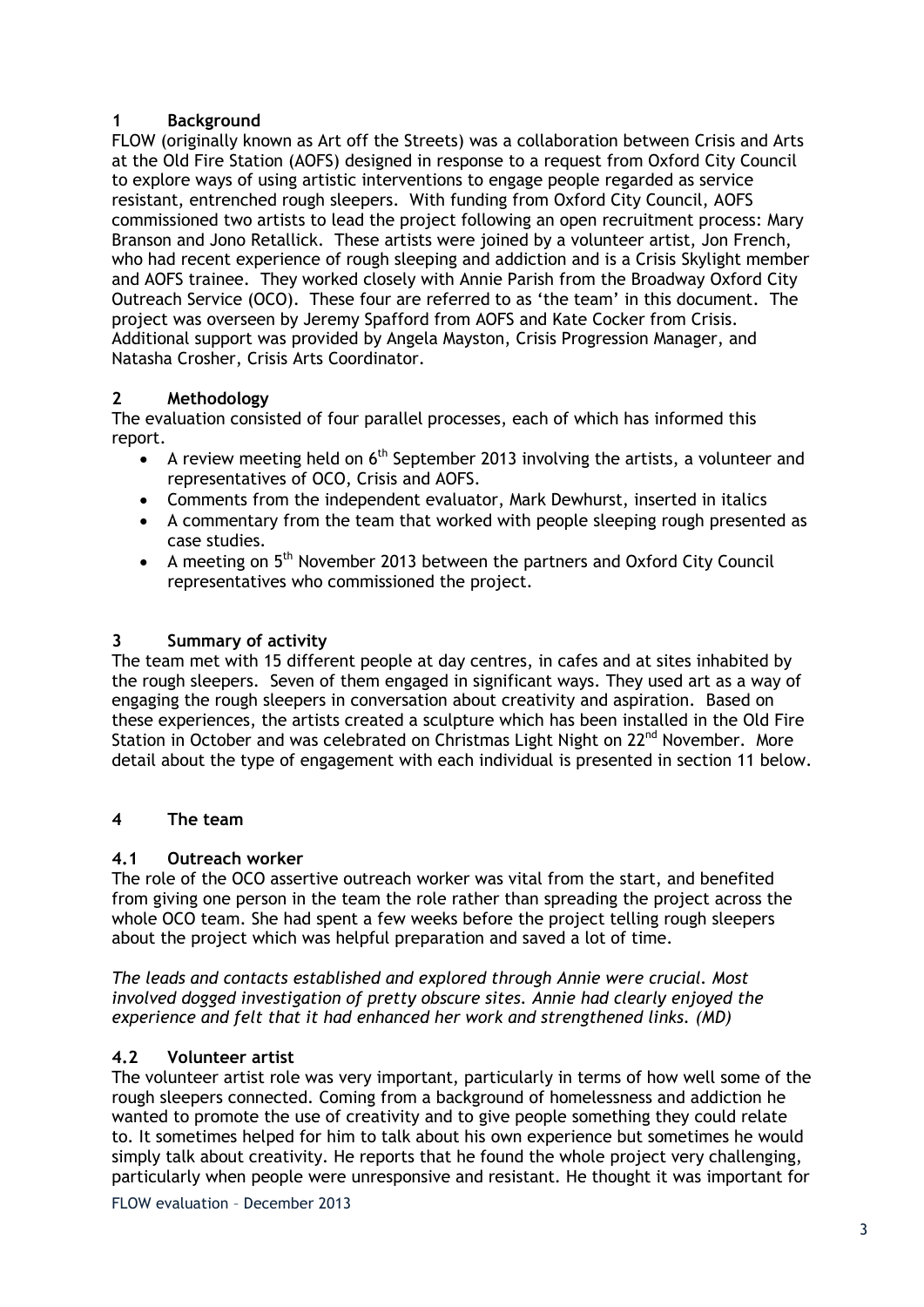the team to show the dedication that they just keep trying. A number of people had a creative output but he wasn't convinced that it was art. He regarded it as a way for them to escape. Here are some of Jon's observations noted by Mark Dewhurst:

*Art has given me space away from myself. Other stresses and worries went out the window. It was a change in how I was thinking*

*Because of my own* (positive) *experience, I started on this FLOW project naively excited. But really, why should these people jump at the 'opportunity' we were giving them? They are resistant to services and to social norms. So, getting them really suddenly involved wasn't going to happen. It was all about building relationships and trust. We only really had to 2, maybe 3 sessions at most, with each individual. It was positive and exciting but these are early stages.*

*The artists were open, likeable, able to engage and ask questions. They had a high level of skill and adaptability as artists – a good bag of tricks (a range and variety of hands-on arts skills) and the ability not to alienate.*

*The personalities on the project were crucial – in the way they were able to engage and give people a chance to open up and talk. In a funny way I expected more art.*

*The art gets people comfortable. You see, when people are doing things with their hands, I think they drop their guard. They engage in a different way. It allows people to sit with themselves a little better...Change thinking. Addiction is trying to escape from yourself. Art can let you sit with yourself.*

It is a very individual process. Everyone is sceptical at first. This (sort of focused attention) *can make people feel special.*

*Trust is an issue. A lot of people have past negative experience of being let down, of promises not fulfilled. The experience of being let down* (including by agencies) *is very powerful and alienating.*

*Conversely, promises kept, the value of someone proving to be trustworthy, can be hugely powerful. An example of this can be as simple as turning up as promised, even in the pouring rain.*

*It is a long term problem. Don't expect a short term fix.*

*To take this wider, Crisis would need to work on a new model of outreach. Partnership could help to broaden the outreach function. Crisis could potentially bring more resources to bear, possibly leading to bringing people into the Crisis service, but very slowly and gradually.*

*Jon's involvement was clearly a positive aspect but one which came about more or less by accident. Can involvement of service users be structurally built in to the work of Crisis – eg in interviews for posts and onwards from there? (MD)*

#### **4.3 Professional artists**

The artists had to be willing to change their approach with each individual: sometimes people were happy to engage but did not want to do any art; sometimes they would be willing to engage in creative conversation and would then relax and actually start doing some art. The artists needed a light touch approach with different artistic avenues they

FLOW evaluation – December 2013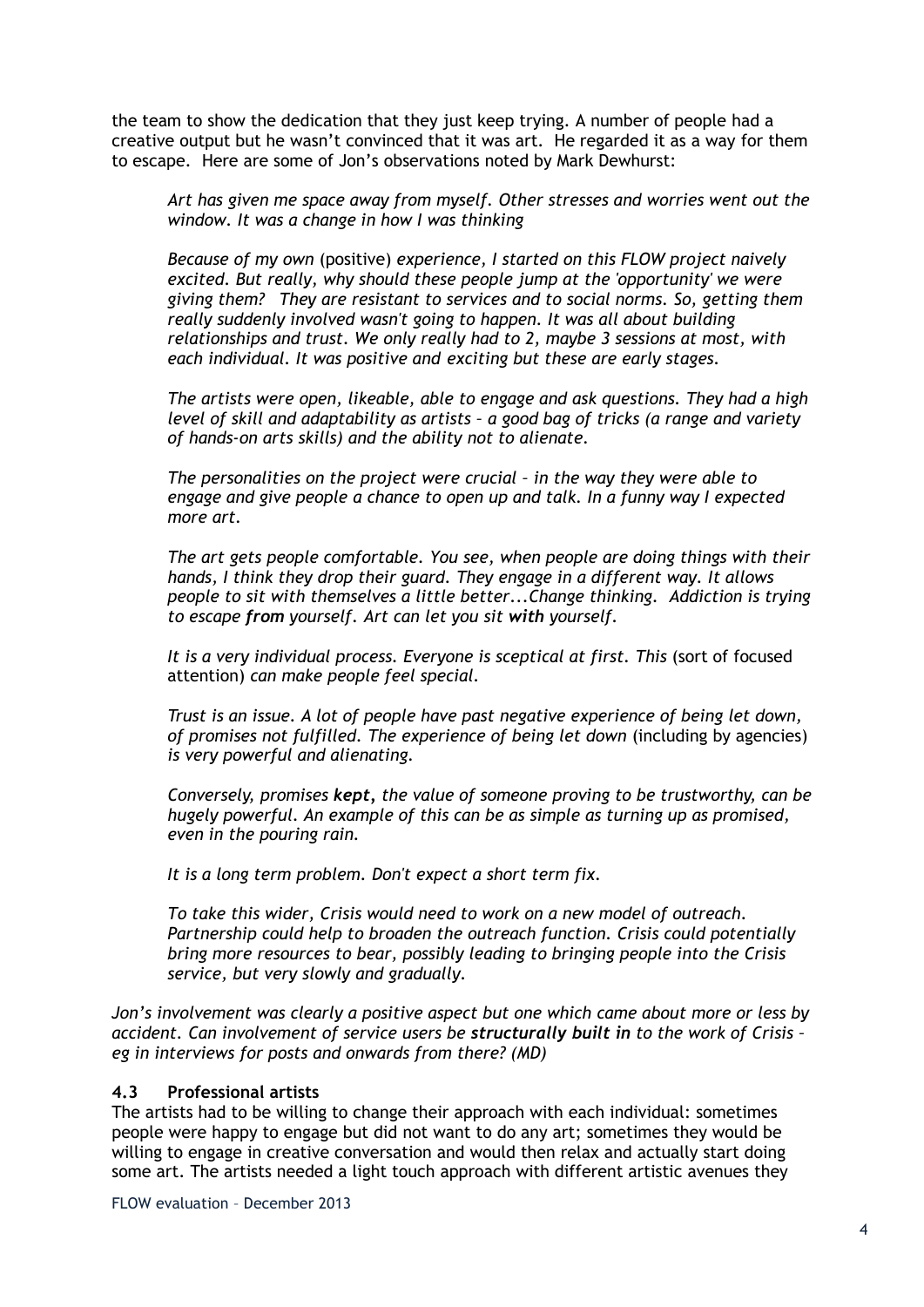could potentially explore with people. They were giving a listening ear and responding creatively. Sometimes the conversation itself was the creative art form.

*They had clearly deployed a lot of perseverance and tact in gaining trust and had used an intriguing range and variety of art techniques. However, it seems to me, that pretty advanced inter-personal and communication skills on the part of Jono and Mary had been just as important. (MD)*

It was a big team and could feel as if the rough sleeper was being crowded out. A decision was taken early on to split the artists at times and not to include Crisis staff in visits. Despite this, the rough sleepers were extremely gracious and did allow large numbers into their homes.

#### **5 The participants**

The team engaged with 15 individuals. They did not see themselves as homeless. They have homes of sorts (such as home-made shelters) so to make any changes to this is a big challenge. The team recognised that, although the lifestyles adopted by the participants are extremely damaging to both physical and psychological health in the long term, they showed remarkable resilience and tenacity in the way they handle their lives.

Initially it was anticipated that the project would progress from individual work at people's home sites to small group workshops within the Skylight building with special arrangements in place to allow for alcohol use and dogs. However it quickly became apparent that this was not a realistic ambition in the timeframe allowed. In any case, the participants could not be regarded as a group and the initial plan to organise separate classes for people sleeping rough were inappropriate. Instead the focus has shifted to finding ways of enabling people sleeping rough to access the main Skylight offer (see section 10).

There is another group of rough sleepers, which typically includes very chaotic drug users who would be much harder to find and involve. The team were confident that with a longer term project they would have been able to pick up some of this more chaotic group.

One rough sleeper was noticeably not under the influence of alcohol and became the host when the team visited. One day, when it rained, he presumed the artists would not make the effort to come and see him so he got drunk and was quite embarrassed when they did arrive despite the rain.

#### **6 Place**

Steppin' Stone was a good base in which to engage people and work with more than one person at a time. The Gatehouse was a less successful venue for engagement: it was more difficult to enable people to let down their guard and, being later in the day, potential participants were more likely to be under the influence of alcohol and were preoccupied with the night ahead of them.

Following initial contact at day centres, the most productive conversations happened elsewhere.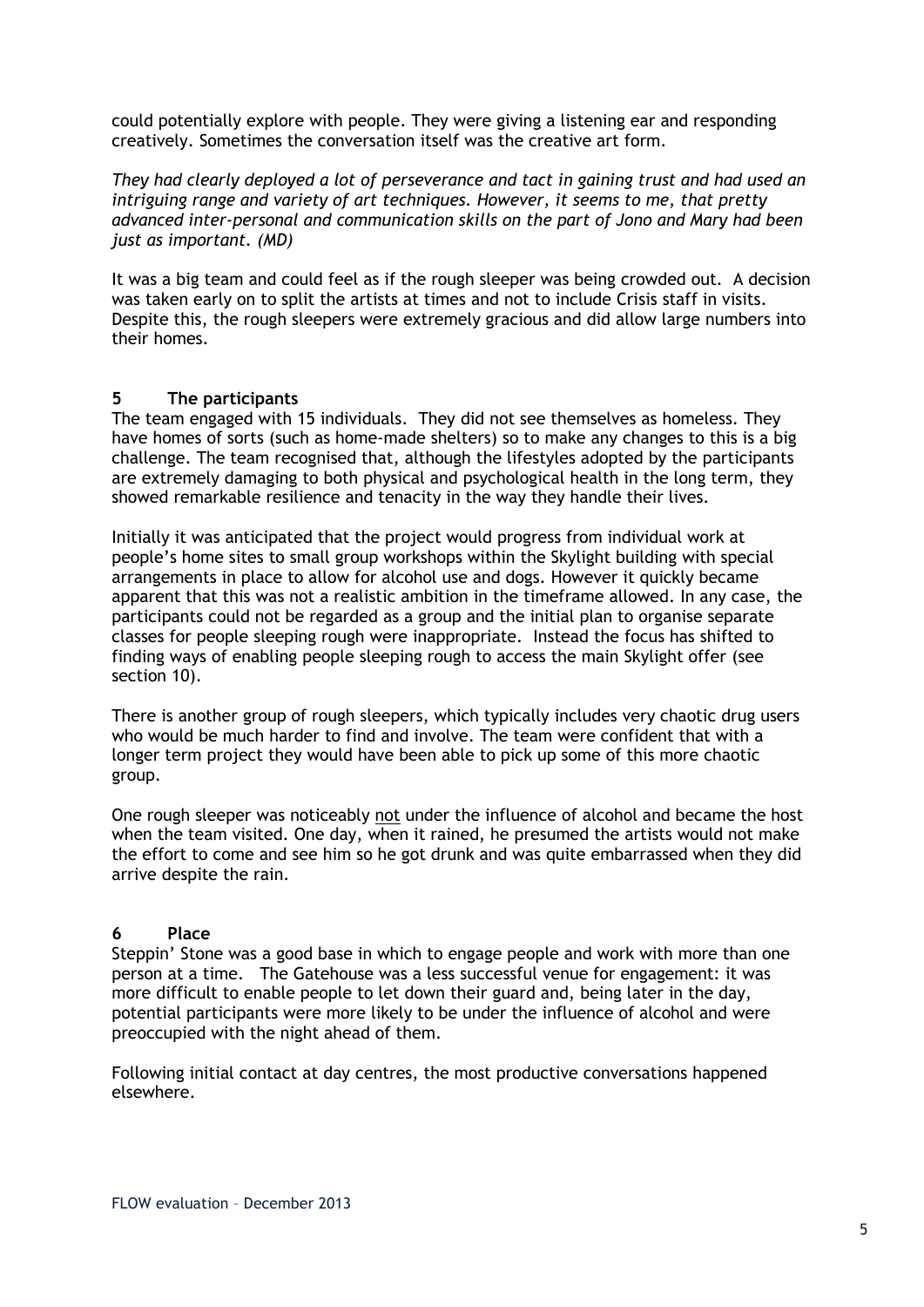#### **7 Art or outreach?**

*Is this work to address homelessness or is it an art project? (MD)*

The project was all about getting to know people and developing trust and, by the end of the project, people were engaging well. The rough sleepers involved have very strong ideas about who they are and what they do and to disrupt this routine is quite a challenge. None of the rough sleepers could be grouped; they had to be seen very much as individuals. Each had their own story, their own location and their own set of problems.

The artists were adamant they were always working as artists and it never blurred into outreach. The conversations they had with people were never about their situation or their substance misuse. They had very different conversations, always about art, that was much more about a shared interest and a peer relationship.

The outreach worker felt very strongly that the conversations she heard people having with the artists were completely different to any she had heard of before. She reports that this has given her and her team a different insight into how empowering it is for the rough sleepers to talk about different aspects of their lives. A starting point of creativity was also a much quicker way in; she felt the artists developed a relationship with people much quicker than the outreach team normally did.

The artists were talking to the part of the person/rough sleeper who was healthy and had self esteem. The artists felt that, because they were talking to people as artists, there was integrity to the conversation – and there was no sense of hidden agenda.

Artistic dialogue enabled the participants to open up about areas of their lives in a different way to the conversations they would normally have with an outreach worker. It also meant they could be challenged and provoked about their thought processes in a way that was new but not threatening.

#### **8 Outcomes**

This has been a good piece of engagement work, but to what extent has it made any difference to an individual? This also raises the question about what is the motivation of the project – is it to be an artistic experience or is it to get people to change their lifestyles?

The outreach worker reported that the experience was powerful and that change has happened. Involvement has built up self esteem and opened up people's thought processes. She felt very strongly that the current outreach model does not always work with this group and an artistic approach could be a better way of engaging with them. Some individuals engaged more deeply and far more quickly with the artists than they have ever engaged with the outreach team. She reported that the view of the assertive outreach team has changed since doing this project and that they have realised that meaningful activity does have a big influence.

*It is Crisis's objective to support the whole of the homeless population and much of the core work at Skylight depends and thrives on clear and somewhat rigid boundaries (essential in supporting large numbers of people to develop and move forward). The goal is progression, not dependency. This sort of work with entrenched rough sleepers requires extensive 1 to 1 engagement and flexible responses. Are we looking at a separate and distinct offer from Crisis? This type of engagement may require shifts to operating structures, expectations and timings so that an accessible offer for this entrenched population does not contradict or undermine the broader model of operation. (MD)*

FLOW evaluation – December 2013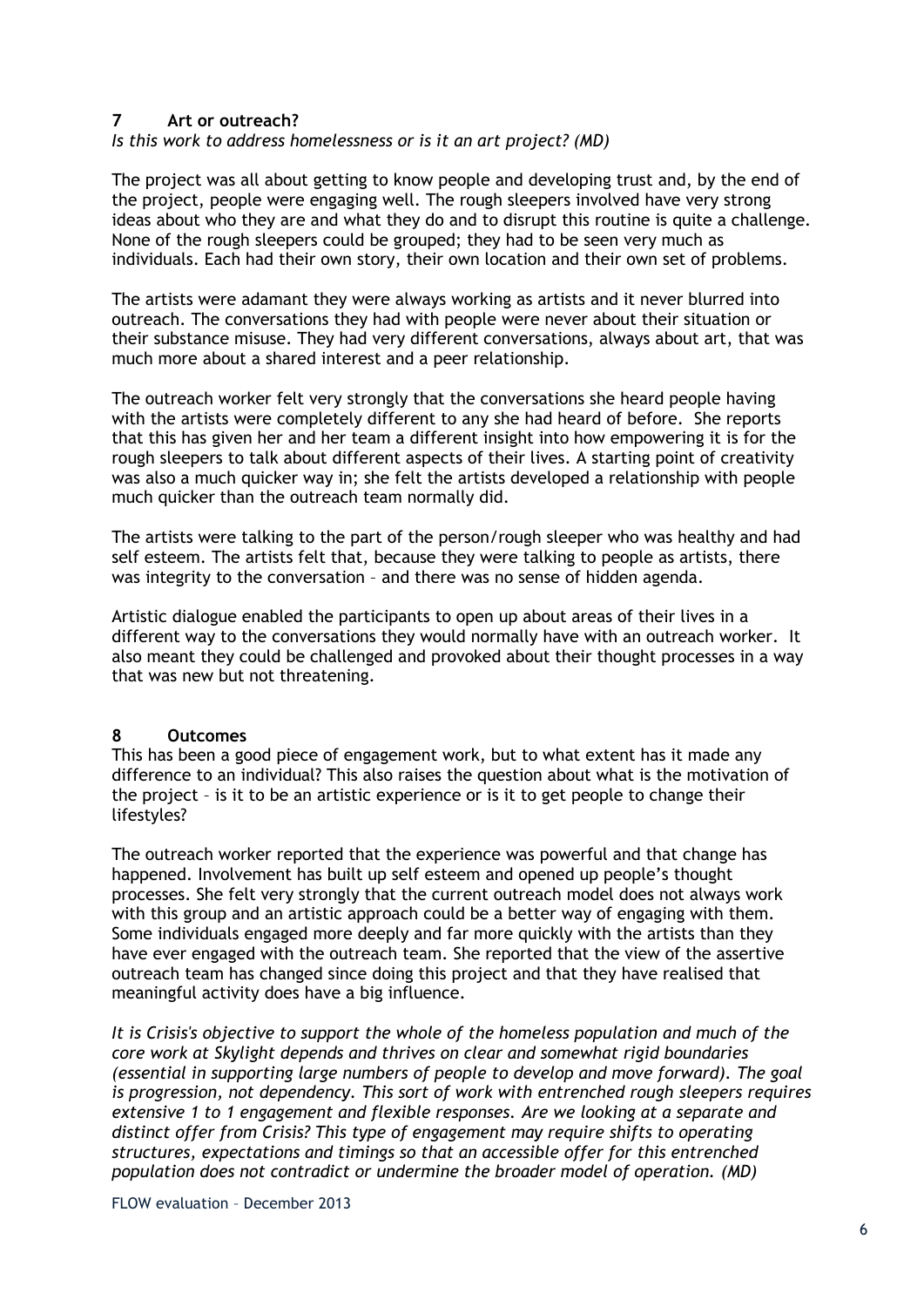'I've been astounded by how much of a lasting and significant impact this project has had over such a short period of time, especially considering that many of the individual's involved have been sleeping rough and set in routines for several years. Not only has it provided them the opportunity to feel engaged and stimulated, it appears to have sparked a change in attitude for some individuals and offered them a chance to experience something other than their daily grind of surviving life on the streets. It's been extremely rewarding and has influenced the approach and attitude of my team.' – OCO worker

The finished FLOW sculpture is now permanently installed in the Old Fire Station and serves as a very public exploration of the unusual journeys undertaken by some of the most vulnerable inhabitants of Oxford.

| What went well?                                                                                                                                                                                                                                                                                                                                                                                                                                                                                                                                          | What could have been better?                                                                                                                                                                                                                                                                                                                                                                                                                                                                                                                                                                                                                                                                            |
|----------------------------------------------------------------------------------------------------------------------------------------------------------------------------------------------------------------------------------------------------------------------------------------------------------------------------------------------------------------------------------------------------------------------------------------------------------------------------------------------------------------------------------------------------------|---------------------------------------------------------------------------------------------------------------------------------------------------------------------------------------------------------------------------------------------------------------------------------------------------------------------------------------------------------------------------------------------------------------------------------------------------------------------------------------------------------------------------------------------------------------------------------------------------------------------------------------------------------------------------------------------------------|
| Good relationships between rough<br>$\bullet$<br>sleepers, artists and outreach team.<br>Getting the right independent artists<br>who could create the opportunity for<br>new conversations to happen.<br>Getting the right outreach worker<br>$\bullet$<br>with lots of motivation<br>Credibility of the volunteer artist<br>Open conversations - that were very<br>honest, democratic and clear about<br>agenda.<br>'Let's make it work' attitude by<br>everyone<br>Significance of an 'artist'<br>conversation rather than a 'worker'<br>conversation | There was a lot for the artists to carry<br>$\bullet$<br>emotionally: it would be even harder for an<br>artist working alone. Emotional intensity<br>could be hard to manage and need strong<br>mechanisms for letting go.<br>Crisis needed to be built in more to the<br>project - but this was difficult due to the<br>size of the team and a sense that rough<br>sleepers were being overcrowded.<br>The project was too short - it needs to be a<br>minimum of six months and should start in<br>spring / summer with a plan to bring<br>people into the Old Fire Station in winter.<br>Outreach worker has to be able to commit<br>hours<br>To use the window of opportunity, artists<br>$\bullet$ |
| Shift in outreach worker's practice<br>$\bullet$<br>and that of her whole team.                                                                                                                                                                                                                                                                                                                                                                                                                                                                          | need to have more availability, time for<br>chasing people and ready access to a car.                                                                                                                                                                                                                                                                                                                                                                                                                                                                                                                                                                                                                   |
| Flexibility and quality of engagement<br>$\bullet$                                                                                                                                                                                                                                                                                                                                                                                                                                                                                                       | The project worked well with entrenched                                                                                                                                                                                                                                                                                                                                                                                                                                                                                                                                                                                                                                                                 |
| Background support of Crisis and<br><b>AOFS</b>                                                                                                                                                                                                                                                                                                                                                                                                                                                                                                          | service resistant rough sleepers but did not<br>access the more transient and chaotic<br>rough sleepers.                                                                                                                                                                                                                                                                                                                                                                                                                                                                                                                                                                                                |
| Good weather                                                                                                                                                                                                                                                                                                                                                                                                                                                                                                                                             |                                                                                                                                                                                                                                                                                                                                                                                                                                                                                                                                                                                                                                                                                                         |

### **9 Success factors**

#### **10 Next steps**

#### **10.1 Immediate actions**

As a result of this project, OCO and Crisis have agreed a process for working more closely together to enable people sleeping rough to access the Skylight service more easily in the future. This includes the following actions:

**Bacon butties on Wednesday mornings:** OCO and Crisis will jointly fund and manage an offer of bacon butties at Crisis on one morning per week which would incentivise people sleeping rough to attend Crisis Skylight

**Shower and laundry facilities:** One of the barriers to accessing Crisis Skylight is an inability to wash their clothes or themselves. In certain specific circumstances, Crisis can offer this service to members who are rough sleeping and are engaging. Care will be taken to ensure that Skylight is not perceived as a day centre service.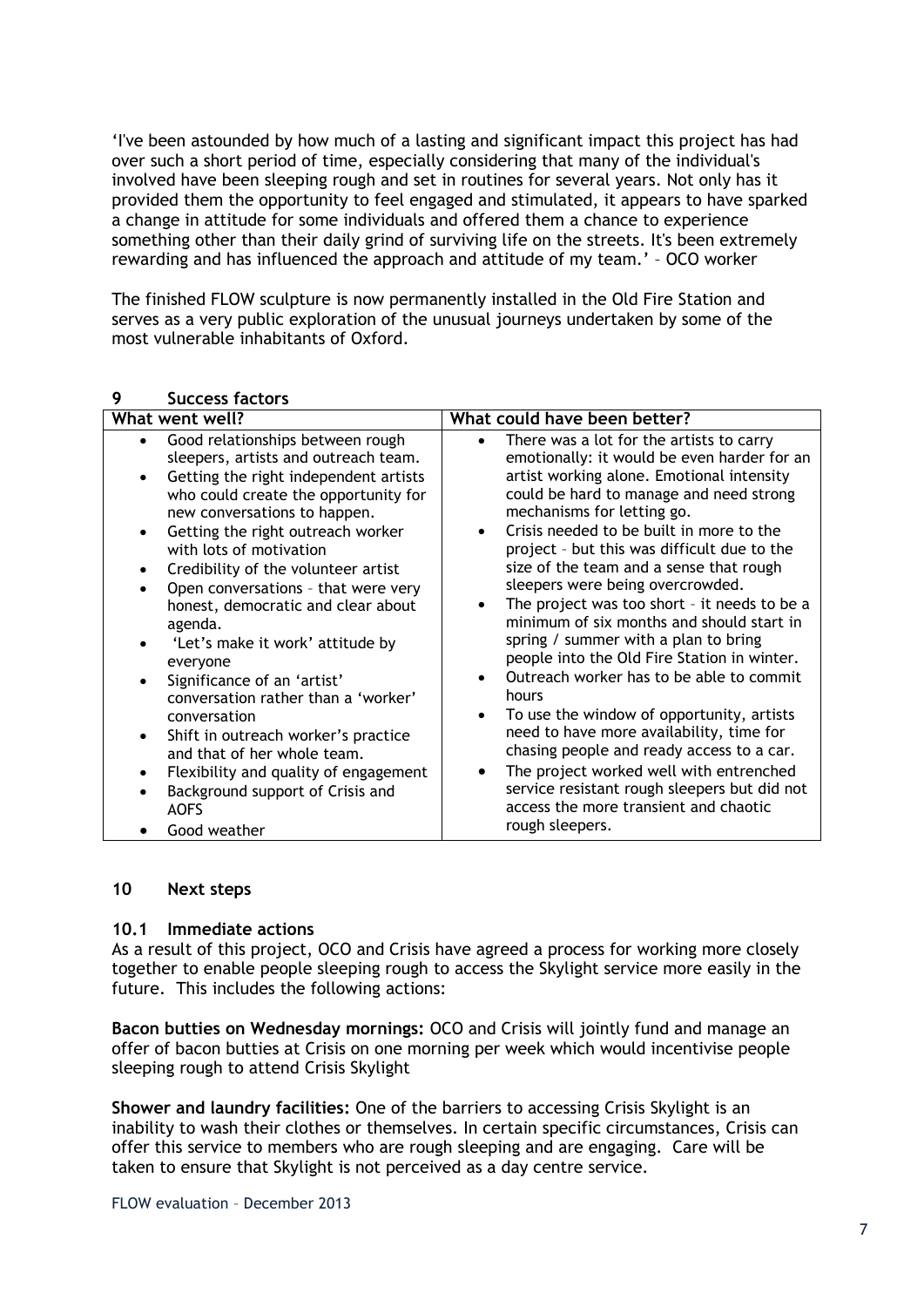**Bicycle/luggage storage:** This can be provided to rough sleeping clients who are engaging with Skylight.

**Volunteer roles for OCO clients:** Crisis will provide OCO with volunteer role specifications

#### **OCO and Crisis will carry out joint sessions with clients**.

It may be that accommodating dogs would help rough sleepers to access Skylight. However this has rarely come up as a specific barrier. Crisis have clarified that it is not possible for dogs to come into the building.

#### **10.2 Potential future work**

Subject to funding, AOFS could create artist residencies limited to 6-12 months who would work alongside an outreach worker with rough sleepers. The AOFS management would enable the artists to operate outside the traditional service model but remain strongly connected to it.

It would always aim to produce a piece of work which could be a performance, recording, film or an installation and could be transitory or permanent. This maintains a strong artistic focus.

It would always aim to move people into the Skylight service which means the service would have to adapt and become very easy to access for one to one classes.

If the core benefit of this project was the fact that an artist could have a purely artistic conversation without it becoming an outreach conversation, we would need to think carefully about the safety of the rough sleeper if the conversation opens up difficult issues from the past.

OCO would need to free up time for an outreach worker to go out with the artists. This means that OCO would need to acknowledge meaningful activity as a core part of the tool kit to engage people sleeping rough rather than a bonus.

*This project is understood to be a short intervention to long term and complex problems. I think there is a need for real rigour and honesty in assessing whether this (and other intense artistic interventions) are able to honour and see through the (implicit) promise they offer. (MD)*

**The proposed model involves an artist and a member of OCO working with a rough sleeper moving to a relationship with a Crisis worker over time. Ideally this would lead to the rough sleeper engaging with the Skylight service in the Old Fire Station.**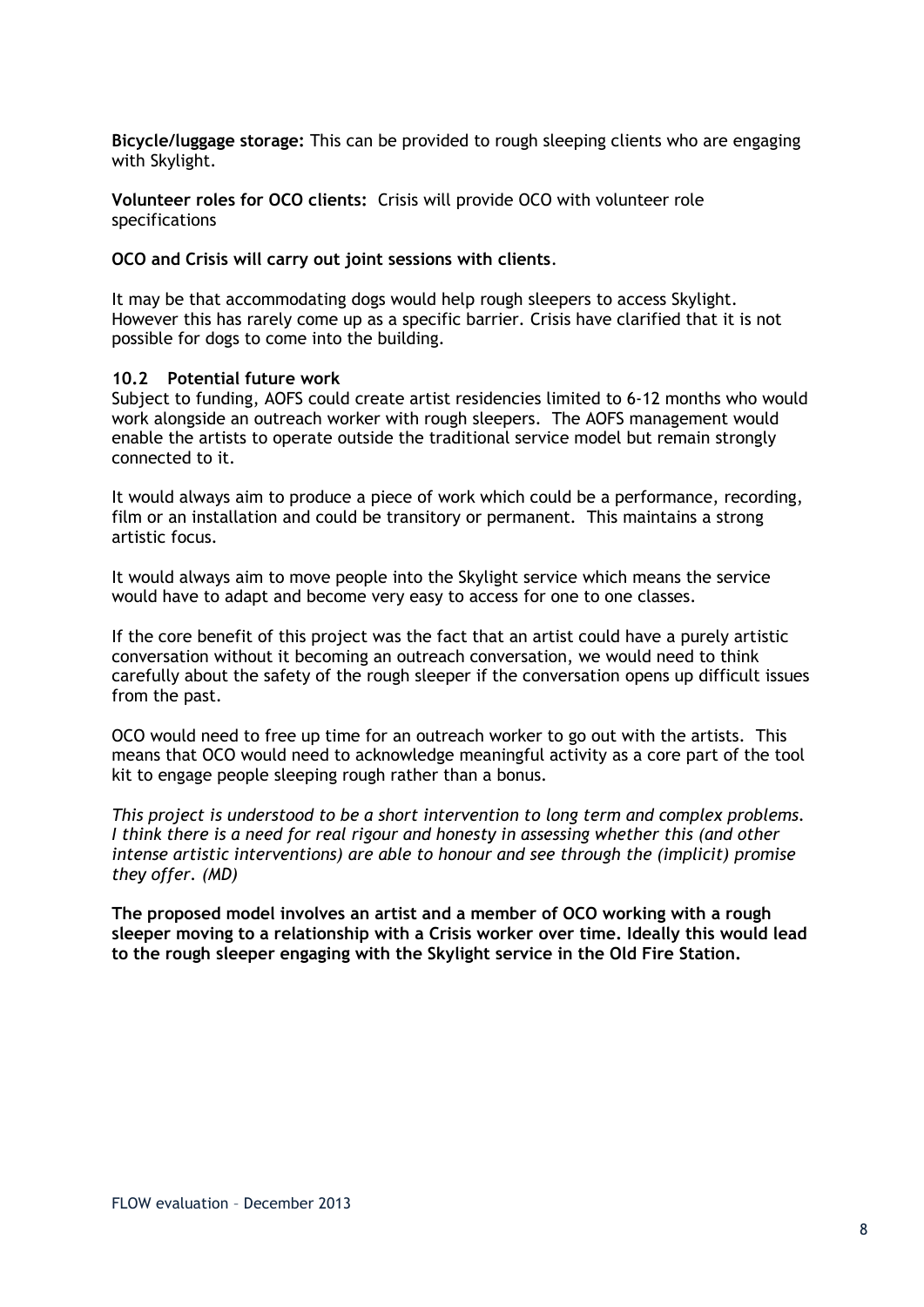#### **11 Case Studies**

**Mr S** lives in a precarious stone structure which needs constant upkeep and which he describes as an artwork. He engaged in conversations with the artists revealing experiences not previously known to OCO. He is usually considered to be closed and distrustful of outreach workers but, by the end of the project he had become very welcoming and open. He enjoyed his first cup of coffee in 12 years and requested photographs of the process and finished sculpture to keep.

'I've been pleased to see that the positive relationship between [Mr S] and myself that was built during the project (in the presence of the artists) has continued to develop since the project has finished. Although [Mr S] doesn't plan on visiting Crisis, he has shown interest in the project by continuing to ask about it during my key work visits.' – OCO worker

**Mr A** was not interested in the project initially and made himself very difficult to find. During the course of the project he acquired a new flat and by the end was expressing interest in joining the woodworking course at Crisis Skylight and offering some sort of voluntary work as he feels quite proud about getting things for nothing. OCO and Crisis are in the process of putting together voluntary role job descriptions to offer to Mr A. He has commented that he will try to do this as part of his new year's resolution.

**Mr R** met with the artists at Steppin' Stones and, initially, showed no interest in getting involved. Eventually, he agreed to show the artists his portfolio of artwork and had detailed conversations about colour theory and composition. He was clearly proud and confident about his work and keenly interested in showing and selling his artwork. The artists introduced new artistic ideas and challenged Mr R to make bigger work and gave him some A1 paper. He was keenly interested in the FLOW sculpture and the meaning behind it.

By the end of the project he was looking at accommodation options and also exploring ways to become less dependent on Steppin' Stones. Crisis has offered potential use of shower and laundry facilities as well as storage for luggage and bicycle and, as a result, he has agreed to attend Skylight.

Mr R was apologetic for not using the A1 paper, he still feels it is too big but has tried a piece of A2 and found it very challenging, he seemed to be proud that he'd tried. The OCO worker reflected that he's been a lot more reflective and self-aware using the paper as a metaphor for his rigidity.

**Mr G** was not present at the first two arranged visits but left gifts for the artists at his site. When they did meet, they made charcoal together. Significantly, he refrained from drinking alcohol. They talked at length about accommodation, Alcoholics Anonymous and sculpture. At one of their meetings, he gave the artists chocolate to thank them for helping him to think 'differently'.

By the end of the project, Mr G had found employment and was unable to make a final meeting because he was working overtime. He sent a message saying that he would like to see the finished sculpture.

**Mr K** did not engage with the project but was moved by the outcome. He stated that he had seen the final piece as he passed the Old Fire Station and he went in to get a better